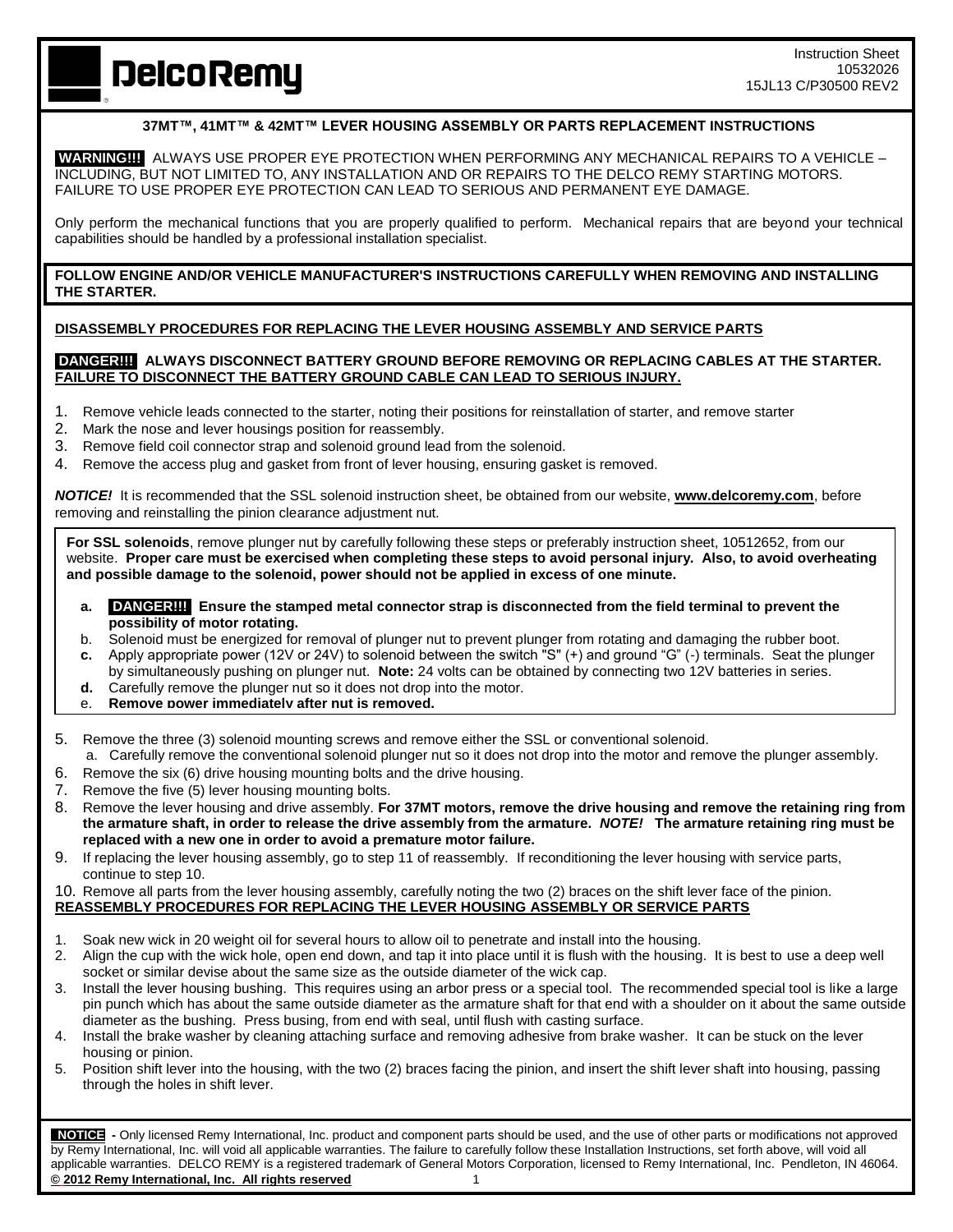- 6. Push the lever pin into the housing until it is fully seated and install the retainer ring.
- 7. Remove the seal-oil by carefully prying up and twisting on seal with a large screwdriver or pry bar, making sure not to scratch the inside diameter of the lever housing hole. This is the sealing surface for the outside diameter of the seal.
- 8. Install the new seal-oil, using a socket or similar device a little larger than outside diameter of the seal and press into place with an arbor press. Ensure the seal shell is pressed down evenly, not skewed, and flush with the casting.
- 9. Install the two (2) remaining o'ring.
- *10.* Install the lever housing and drive assemblies, noting alignment marks. Insert shift lever yoke into the drive assembly collar during installation. Install the five (5) mounting screws and torque to **16.3-22.0 Nm (12-16 lb ft)**. *For 37MT motors, install a new retaining ring into the armature shaft groove and replace the pinion stop.*
- 11. *Apply a small amount of SAE20 oil onto the drive housing bushing and* install the drive housing assembly, aligning the marks. Install and torque the six (6) mounting bolts to **17.63-29.8 Nm (13-22 lb ft)**.
- 12. If installing the conventional solenoid, reinstall the conventional solenoid plunger assembly and assemble the adjustment nut.
- 13. Reinstall either the conventional or SSL solenoid. Install and torque the three (3) mounting screws to **14.1-21.4 Nm (10-16 lb ft)**. Install the adjustment nut for the SSL solenoid **finger tight**.
- 14. Replace ground lead to solenoid ground terminal and torque nut to **1.8-4.3 Nm (16-38 lb in)**.
- 15. **DANGER!!! Do not reconnect solenoid motor connector strap to field terminal before adjusting the pinion clearance.**

**After repair and reassembly, it is necessary before installation on the engine to check and adjust pinion clearance**. (See below graphics)

**Following these steps carefully is important for adjusting pinion clearance.**

**Proper care must be exercised when completing these steps to avoid personal injury and/or property damage. Also, to avoid overheating and possible damage to the solenoid, power should not be applied in excess of one minute.**

- **DANGER!!!** Ensure the stamped metal connector strap is disconnected from the field terminal to prevent the **possibility of motor from rotating.**
- Energize solenoid to prevent plunger from rotating and damaging the rubber boot while tightening plunger nut to adjust pinion clearance.
- Apply appropriate power (12V or 24V) to solenoid between the switch "S" (+) and ground "G" (-) terminals.
- Seat the plunger by simultaneously pushing on 1/2" plunger nut. **Note:** 24 volts can be obtained by connecting two 12V batteries in series.
- Adjust plunger nut to obtain the pinion clearance defined based on the motor series being worked on. (See below graphics)
- **Remove power immediately after adjustment is completed.**
- 16. Reinstall access plug and gasket in front of the lever housing and torque plug to a minimum of **8.1 Nm (72 lb in)**.
- 17. Reinstall solenoid-to-motor field connector strap.
- 18. Reinstall field terminal and solenoid motor terminal screws finger tight.
- 19. Torque field terminal and solenoid motor terminal screws to **8.5-10.7 Nm (75-95 lb in)**.
- 20. For insulated models, remove top nut and washer assembly from the solenoid ground terminal and install flexible ground cable.
- 21. Install ground terminal nut and washer assembly and tighten to **1.8-4.3 Nm (16-38 lb in)**.
- 22. Reinstall starter and connect cables and other leads, as removed.
- 23. Reconnect the negative (-) cable at the battery.



## **Technical support: USA 800 854 0076, Mexico 01 800 000 7378, Brazil 0800 703 3526, South America 55 11 2106 6510 or visit delcoremy.com**

**NOTICE -** Only licensed Remy International, Inc. product and component parts should be used, and the use of other parts or modifications not approved by Remy International, Inc. will void all applicable warranties. The failure to carefully follow these Installation Instructions, set forth above, will void all applicable warranties. DELCO REMY is a registered trademark of General Motors Corporation, licensed to Remy International, Inc. Pendleton, IN 46064. **© 2012 Remy International, Inc. All rights reserved** 2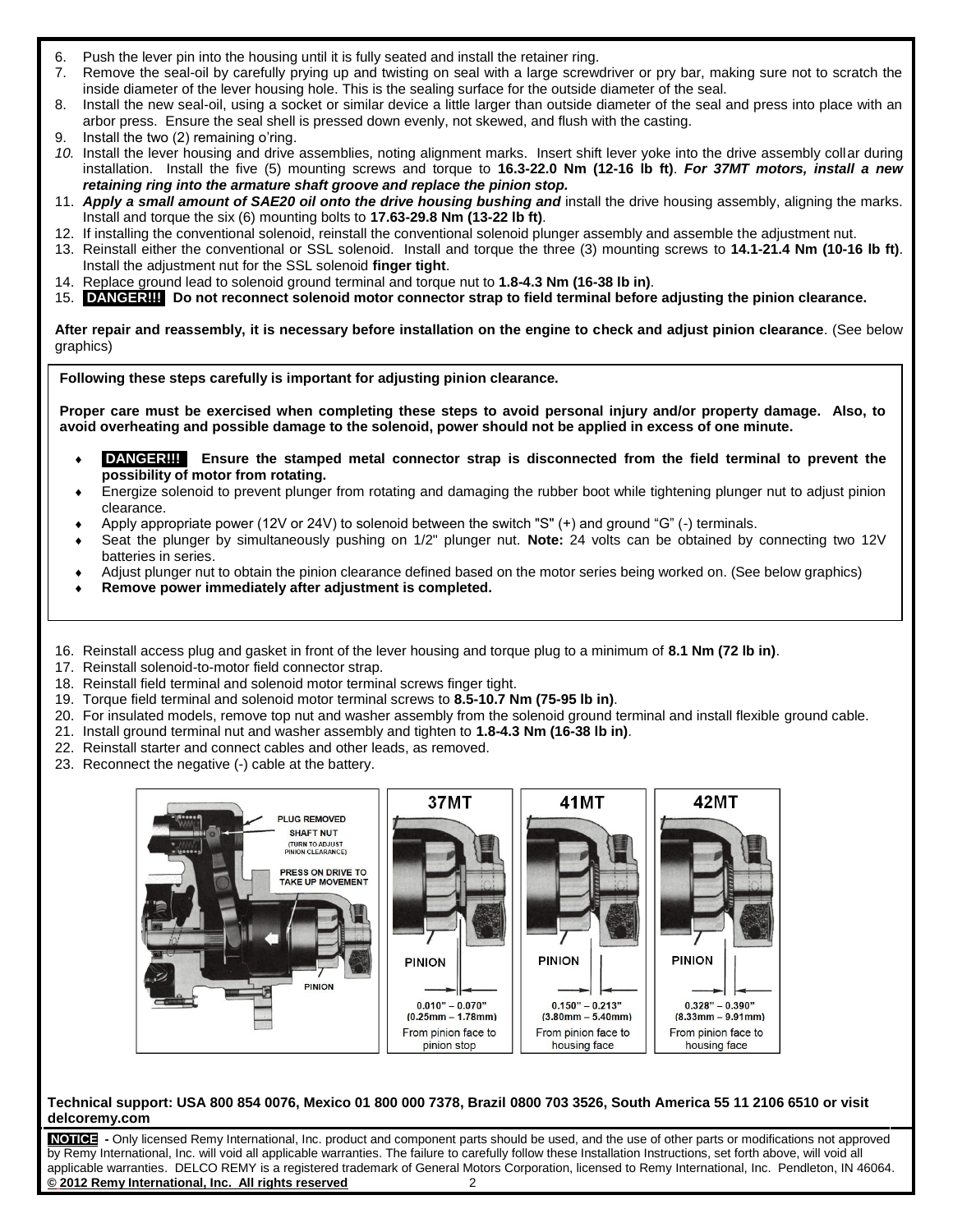**DelcoRemy** 

# **INSTRUCCIONES DE REMPLAZO DE CORAZA HORQUILLA 37MT™, 41MT™ Y 42MT™**

**¡¡¡PRECAUCIÓN!!!** USE SIEMPRE PROTECCIÓN OCULAR CUANDO REALICE CUALQUIER ACTIVIDAD RELACIONADA CON LA REPARACIÓN MECÁNICA A UN VEHÍCULO, INCLUYENDO, MÁS NO LIMITANDO A CUALQUIER REPARACIÓN O INSTALACIÓN DE MOTORES DE ARRANQUE DELCO REMY. OMITIR EL USO DE PROTECCIÓN OCULAR APROPIADA PUEDE RESULTAR EN DAÑOS Y LESIONES PERMANENTES A LOS OJOS.

Ejecute solamente las funciones mecánicas que está apropiadamente calificado para realizar. Las reparaciones mecánicas que se encuentran fuera de sus capacidades técnicas deben ser manejadas por especialistas profesionales de instalación.

### **SIGA CUIDADOSAMENTE LAS INSTRUCCIONES DEL FABRICANTE DEL MOTOR DE COMBUSTIÓN Y/O EL VEHICULO AL MOMENTO DE INSTALAR O REMOVER LA MARCHA.**

## **PROCEDIMIENTO DE DESENSAMBLE PARA REMPLAZO DE CORAZA HORQUILLA**

## **¡¡¡PELIGRO!!! SIEMPRE DESCONECTE EL CABLE NEGATIVO (-) DE BATERÍA ANTES DE REMOVER O REEMPLAZAR LOS CABLES EN LA MARCHA. UNA FALLA AL DESCONECTAR EL CABLE DE TIERRA PUEDE LLEVAR A LESIÓN SERIA.**

- 1. Remueva los cables y arneses conectados al motor de arranque, identificando las posiciones para su re-instalación, y proceda a remover el motor de arranque del vehículo.
- 2. Marque la coraza nariz y la coraza horquilla para re ensamble.
- 3. Remueva el conector que une la terminal de la bobina de campo con la terminal del solenoide del motor.
- 4. Remueva el tapón de acceso y empaque de la parte delantera de la coraza horquilla, asegurándose de que el empaque sea removido.

¡NOTA! Se recomienda el uso de la instrucción de trabajo para solenoide SSL, el cual puede obtenerse de nuestra página de internet www.delcoremy.com, antes de remover y re-instalar la tuerca de ajuste del claro de piñón.

Para solenoides SSL, retire cuidadosamente la tuerca del embolo de acuerdo a los siguientes pasos. Debe tenerse el cuidado apropiado al realizar estos pasos para evitar daños personales**. Además, para evitar sobrecalentamiento y posibles daños al solenoide, no debe energizarse por más de un minuto.**

- **a. ¡¡¡PELIGRO!!! Asegúrese de que el conector de metal se encuentra desconectado de la terminal de la bobina de campo para evitar la posibilidad de que el motor gire.**
- b. Energice el solenoide para evitar que el émbolo gire y dañe el cubre polvo mientras es apretada la tuerca del émbolo para ajustar el claro de piñón.
- c. Aplique la alimentación adecuada (12V o 24V) al solenoide entre las terminales del interruptor "S" (+) y tierra "G" (-).
- d. Asiente el émbolo empujando simultáneamente la tuerca del émbolo de 1/2". **Nota:** Se pueden obtener 24 voltios mediante la conexión en serie de dos baterías de 12 V.
- e. Cuidadosamente retire la tuerca del embolo para que ésta no caiga dentro del motor.
- f. Retire la energía inmediatamente después de retirar la tuerca.
- 5. Retire los tres (3) tornillos de montaje del solenoide y retire también el SSL o el solenoide convencional.
	- Cuidadosamente retire la tuerca del solenoide convencional para que esta no caiga dentro del motor y retire el embolo.
- 6. Retire los seis (6) tornillos de montaje de la coraza nariz.
- 7. Retire los cinco (5) tornillos de montaje de la coraza horquilla.
- 8. Retire la coraza horquilla y el impulsor. *En el caso de 37MT, se debe retirar el seguro-anillo en la flecha de la armadura para poder liberar éstos. ¡NOTA! El seguro-anillo de la flecha debe reemplazarse por uno nuevo para evitar una falla prematura del motor.*
- 9. En caso de reemplazar la coraza horquilla vaya al paso 11 de Re-ensamble
- 10. Retire todas las partes del ensamble de la coraza horquilla, cuidadosamente identifique las dos 2 guías (caras planas) en la horquilla.

## **PROCEDIMIENTO DE RE ENSAMBLE Y REMPLAZO DE LA CORAZA HORQUILLA**

- 1. Sumerja el nuevo fieltro en aceite tipo SAE20 por varias horas para permitir la penetración del aceite e instale en la carcaza.
- 2. Alinee el tapón de tipo copa al barreno del fieltro, apuntando la copa hacia abajo, y golpee ligeramente hasta enrasar con la coraza. Es recomendable usar una herramienta con el mismo diámetro exterior de la copa.
- 3. Instale el buje de la coraza horquilla. Esto requiere del uso de una prensa de tornillo o una herramienta especial. La herramienta especial recomendada es similar a un punzón largo con aproximadamente el mismo diámetro exterior de la flecha de la armadura y con un hombro de aproximadamente el diámetro exterior del buje, presione el buje junto con el sello, hasta el ras de la superficie

**NOTA -** Solamente deben ser usados productos y componentes Remy Inc., el uso de otras partes o modificaciones no aprobadas por Remy Inc. anulará todas las garantías aplicables. No seguir cuidadosamente las instrucciones de instalaciones expuestas en este documento anulará todas las garantías aplicables.

Delco RemyⓇ es una marca registrada de General Motors Corporation, autorizada bajo licencia a Remy Inc., Pendleton, IN 46064.

**© 2012 Remy International Inc. Todos los derechos** 3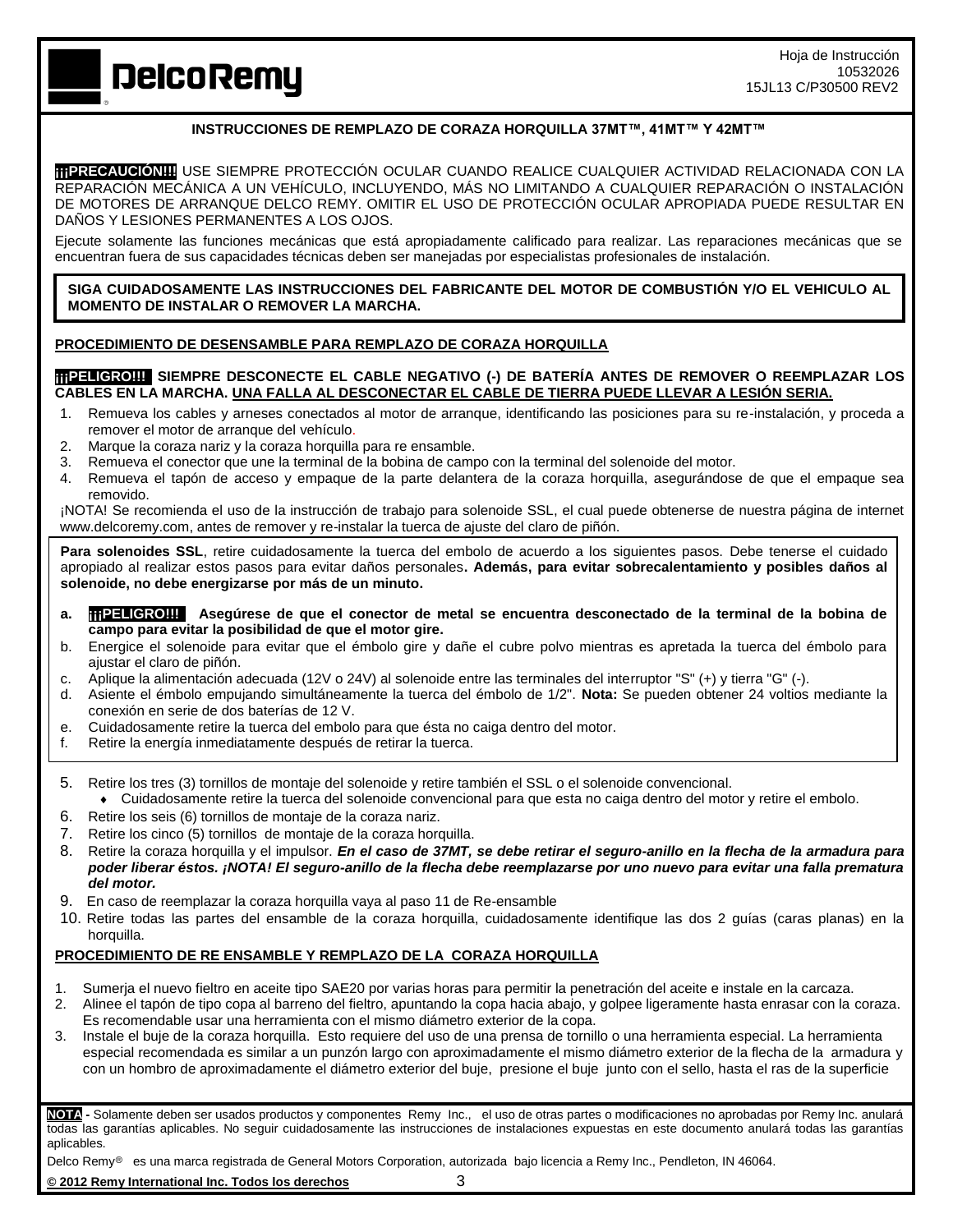- 4. Instale la roldana separadora limpiando la superficie y remueva la parte adhesivo de la roldana. Esta puede atorarse en la coraza horquilla o en el piñón.
- 5. Posicione la horquilla dentro de la carcaza, con las dos guías (caras planas) viendo hacia el piñón, e inserte la flecha del la horquilla dentro de la carcaza, pasando a través de los orificios en la horquilla.
- 6. Presione el pin de la horquilla hacia el interior de la carcaza hasta que quede fuertemente apoyado e instale el anillo retenedor.
- 7. Retire cuidadosamente el sello de aceite hacienda palanca y torciendo el sella con un desarmador plano largo, asegurándose de no dañar o rayar el diámetro interior del barreno de la coraza horquilla. Esta es la superficie de sellado para el diámetro exterior del sello.
- 8. Instale al nuevo sello de aceite, utilizando una herramienta especial de tamaño un poco más grande que el diámetro exterior del sello e insértelo con una prensa de tornillo. Asegure que la cubierta del sello esta insertada uniformemente sin desviación y al ras con la coraza.
- 9. Instale los dos (2) o'rings restantes.
- 10. Instale la coraza horquilla, solenoide e impulsor, tomando en cuenta las marcas de alineación. Inserte el yugo de la horquilla en el cuello del impulsor durante la instalación. Instale los cinco (5) tornillos de montaje y apriete a **16.3-22.0 Nm (12-16 lb ft).** *En el caso de 37MT se debe instalar el tope y el seguro de anillo en la ranura de la flecha, inserte el seguro dentro del tope.*
- 11. Aplique unas gotas de aceite tipo SAE20 sobre el buje e instale la coraza frontal (campana) en la misma posición en que la retiró, alineando las marcas. Instale y apriete los seis (6) tornillos de montaje a **17.63-29.8 Nm (13-22 lb ft).**
- 12. Si instala un solenoide convencional, re-instale el ensamble de émbolo del solenoide convencional y ensamble la tuerca de ajuste, apretando con los dedos.
- 13. Reinstale cualquiera de los dos solenoides, convencional o SSL, en la coraza horquilla con los tres (3) tornillos de montaje. Apriete los tornillos de montaje a **14.1-21.4 Nm (10-16 lb ft)**. Instale la tuerca de ajuste para solenoide, apretando con los dedos.
- 14. Coloque nuevamente el cable de tierra a la terminal de tierra del solenoide y apriete a **1.8-4.3 Nm (16-38 lb in).**
- 15. **¡¡¡PELIGRO!!! No conecte el conector de la terminal motor del solenoide a la terminal de la bobina de campo antes de ajustar el claro de piñón.**

**Después de la reparación y re-ensamble, es necesario comprobar y ajustar el claro de piñón antes de instalarlo en el motor.**  *(Ver figura en página 5)*

## **AJUSTE DE CLARO DE PIÑÓN**

Es importante seguir éstos pasos cuidadosamente para ajustar el claro de piñón.

**Debe tenerse el cuidado apropiado al realizar estos pasos para evitar daños personales y/o daños a la propiedad. Además, para evitar sobrecalentamiento y posibles daños al solenoide, no debe energizarse en exceso por más de un minuto.**

- **TIPELIGRO!!!** Asegúrese de que el conector de metal se encuentra desconectado de la terminal de la bobina de campo **para evitar la posibilidad de que el motor gire.**
- Energice el solenoide para evitar que el émbolo gire y dañe el cubre polvo mientras es apretada la tuerca del émbolo para ajustar el claro de piñón.
- Aplique la alimentación adecuada (12V o 24V) al solenoide entre las terminales del interruptor "S" (+) y tierra "G" (-).
- Asiente el émbolo empujando simultáneamente la tuerca del émbolo de 1/2". Nota: Se pueden obtener 24 voltios mediante la conexión en serie de dos baterías de 12 V.
- Ajuste la tuerca del émbolo hasta obtener el claro de piñón definido por la serie del motor que corresponda (Ver gráfica en página 5). Esta operación puede realizarse con la ayuda de una herramienta con forma de horquilla con el espesor especificado.
- **Desconecte la alimentación inmediatamente después de que el ajuste se ha completado.**
- 16. Reinstale el tapón de acceso y empaque en la parte delantera de la coraza horquilla y apriete a un mínimo de **8.1 Nm (72 lb in)**.
- 17. Reinstale el conector de la bobina de campo a la terminal de motor del solenoide.
- 18. Guíe los tornillos de la terminal de la bobina de campo y terminal de motor del solenoide apretando con los dedos.
- 19. Apriete los tornillos de la terminal de la bobina de campo y terminal de motor del solenoide a 8.5-10.7 Nm (75-95 lb in).
- 20. Para los modelos aislados, remueva el ensamble superior de tuerca y arandela de la terminal de tierra del solenoide e instale el cable flexible de tierra.
- 21. Instale el ensamble de tuerca y arandela de la terminal de tierra y apriete a 1.8-4.3 Nm (16-38 lb in).
- 22. Reinstale la marcha y conecte los cables y otras conexiones, como fueron removidos.
- 23. Reconecte el cable negativo (-) a la batería.

**NOTA -** Solamente deben ser usados productos y componentes Remy International Inc., el uso de otras partes o modificaciones no aprobadas por Remy International Inc. anulará todas las garantías aplicables. No seguir cuidadosamente las instrucciones de instalaciones expuestas en este documento anulará todas las garantías aplicables. Delco Remy<sup>®</sup> es una marca registrada de General Motors Corporation, autorizada bajo licencia a Remy International Inc., Pendleton, IN 46064.

**© 2012 Remy International Inc. Todos los derechos 3**